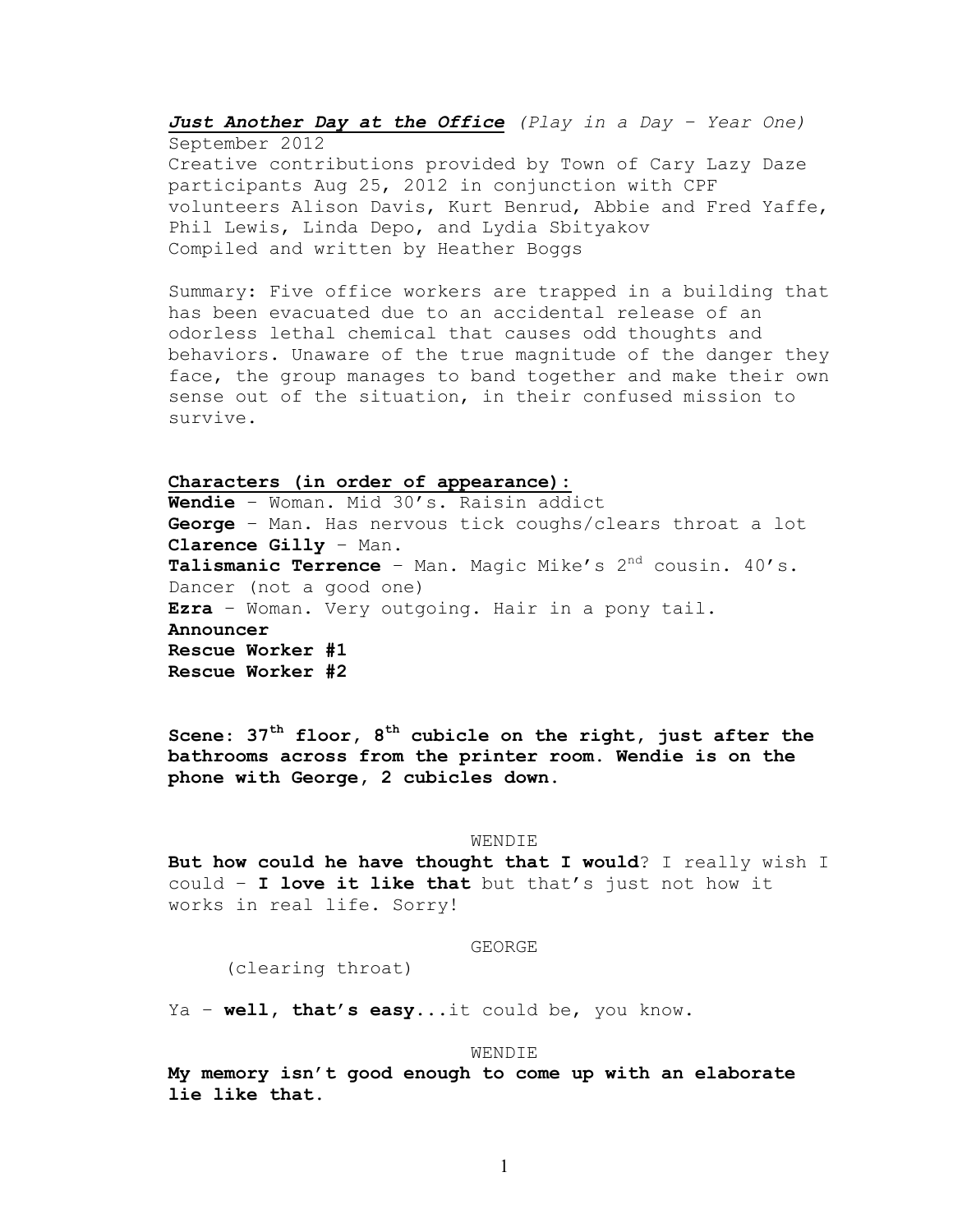### GEORGE

**Please don't quote me! Not everything on the discovery channel is true, you know!**

## WENDIE

## **I am not going to say anything else.**

(Wendie and George hang up and Wendie is typing and eating her raisins slowly, one at a time. George puts his earphones on and is blaring his music, leaned back in his chair with his eyes closed and feet up. Moments later, alarm sounds & lights flash with recorded announcement):

### ANNOUNCER

For safety reasons, please exit the building immediately. Thank you. For safety reasons, please exit the building immediately. Thank you.

(Wendie jumps up and hits her head on the top of her desk cabinet and knocks herself out. Alarm continues for a minute and then stops. Wendie comes to and runs to George's cube, startling him).

## WENDIE

George, WHAT ARE YOU DOING! Where is everyone? What's going on!!!! (Cramming raisins in her mouth by the handfuls.)

GEORGE

(coughs/jumps up/headphones fall off)

**My foot is asleep.** (Holds his foot and hops around)

### WENDIE

**Put that down and pay attention!** I think everyone's gone! We gotta get outta here! (rubbing head) I must have hit my head when the alarm went off.

### GEORGE

**It's like my mother used to say: "Don't jump high in a low ceilinged room"!** Come on, Wendie. What's your rush? This is the *perfect* time to see what we've got going on around here.

(Starts going through drawers of desk in cube between his and Wendie's. Picks through some papers).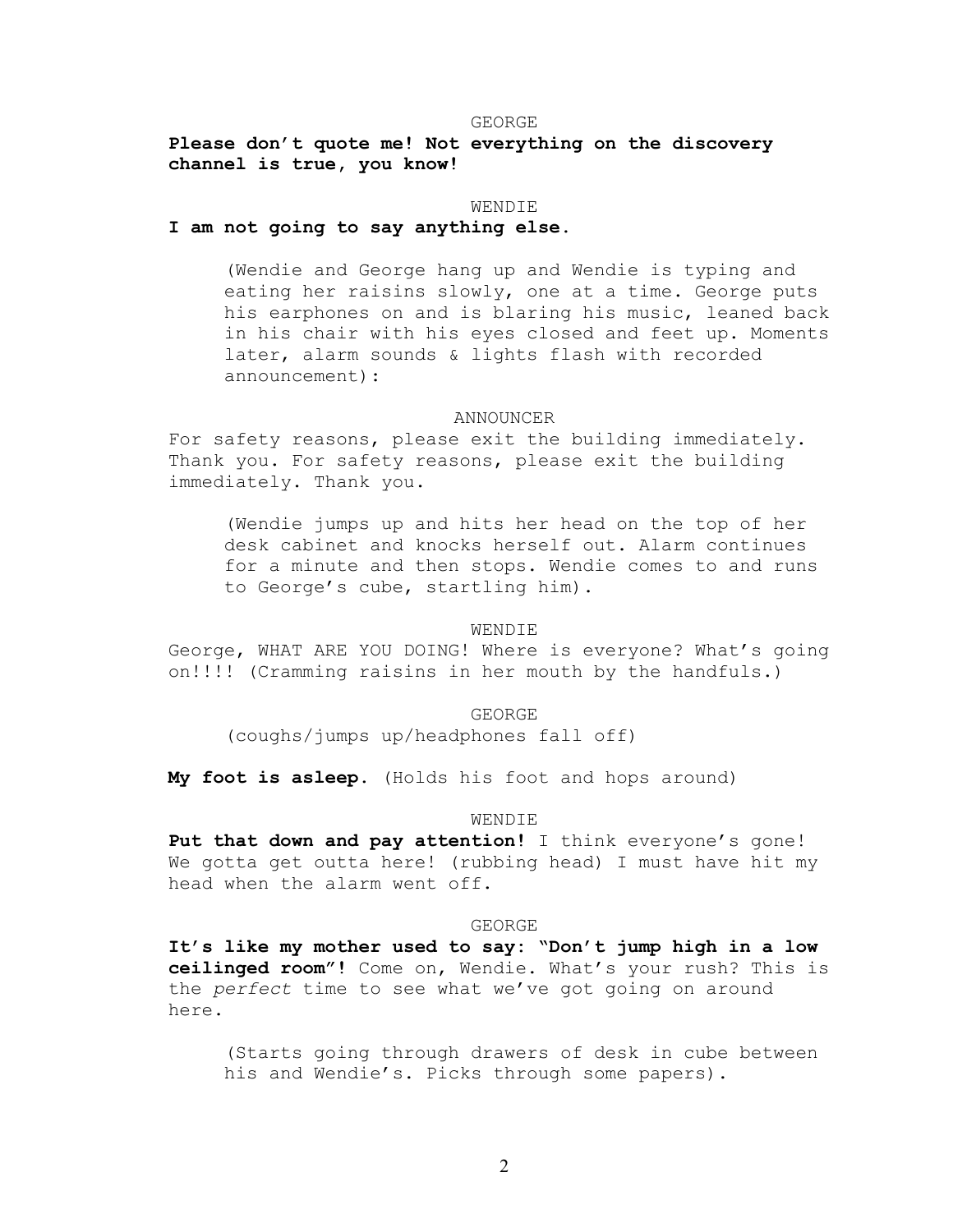#### WENDIE

**You have got to be joking!** 

### GEORGE

WHAT!?! Did you know Barry makes twice as much as you?! Hmmm – **Does anyone have any fudge?** I think Barry does! Mmm. **Needs more gummy worms.**

## WENDIE

What is wrong with you? You are such an imbecile! **I truly do not care** about Barry or his fudge!

## GEORGE

(Coughs)

Oh I see – a little stress and **MEOW!**

## WENDIE

The doors are locked. Why are the doors locked. And the phones aren't working. Oh my God – we're trapped in here. Do you smell smoke?

### GEORGE

I don't smell smoke (looks out the window) but – wow, have you ever noticed, **the view is** *amazing* **from up here**. But, ya, we do appear to be locked in. Or perhaps more like locked *down*, to be precise. Ok, look, here's the deal. I think I know what's going on.

## WENDIE

## (**Sighing)**

I really can't hear your 'we're crazy and in a mental hospital pumped full of experimental drugs and hallucinating everything in our lives' theory right now, George -

#### GEORGE

That IS actually a valid theory, you know. But ok, **so on this side, we have** a little twist on that hypothesis. Remember when we took that personality assessment about 3 months ago? Remember how we thought it was an elaborate corporate scheme to bring down the poor and innocent soul who playfully replaced the toner in the copy machine with sweet and low just to lighten things up a little? Ha ha. Get it?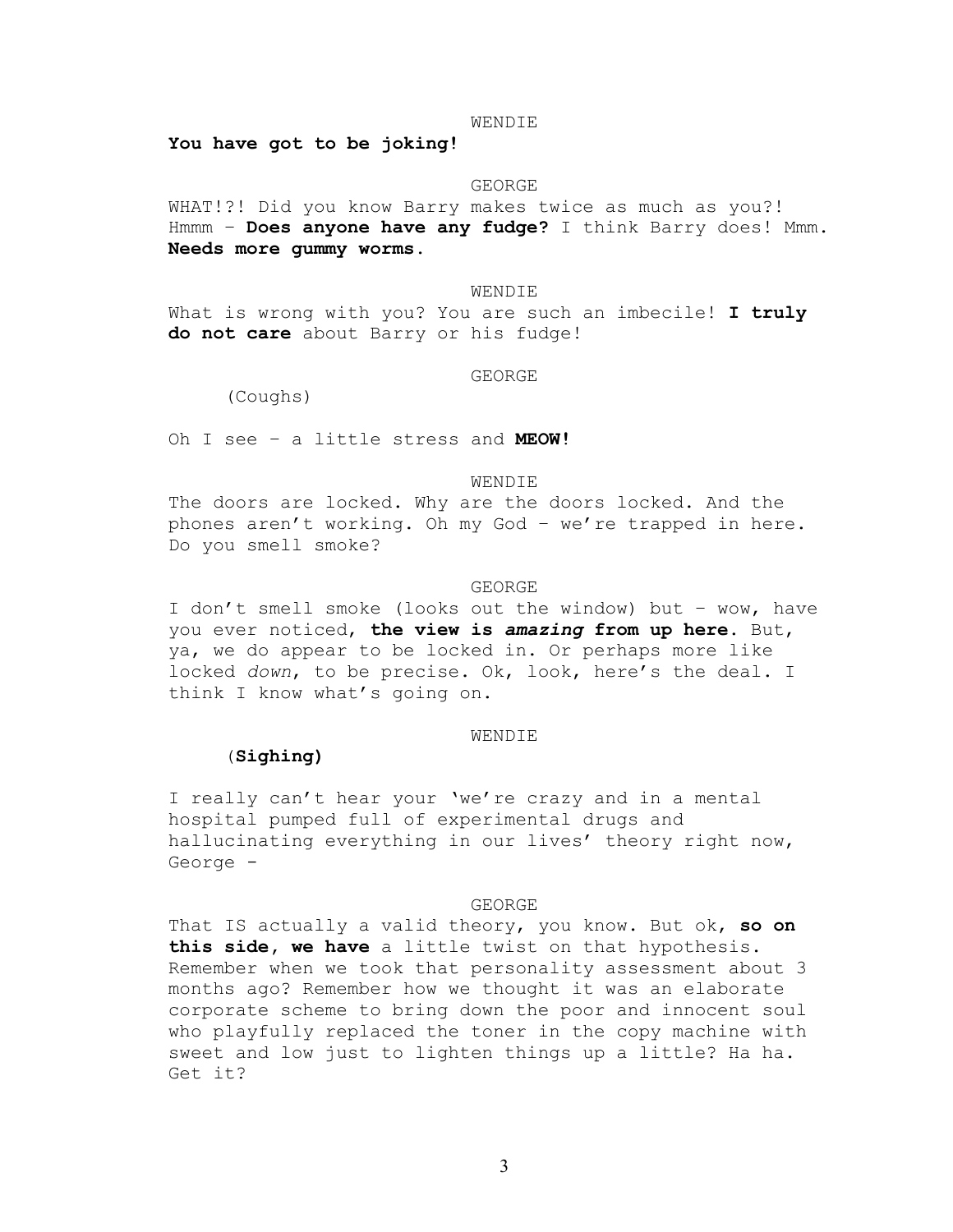## WENDIE

YOU thought that and it wasn't a mystery to anyone who had half a brain who did that...

## GEORGE

**My darling...oh how to tell you**. Ok, obviously I seriously underestimated upper management, yet again. They were not actually trying to investigate that small potato of a crime. They were grooming us.

## WENDIE

Uh huh...for what, exactly?

#### GEORGE

**Do not be afraid to doubt, my dear. It is the key to knowledge.**

#### WENDIE

Just tell me what's going on!

### GEORGE

**We are on a space ship heading towards Mars.**

## WENDIE

**Hey! Let's add some raisins to Mars! Do you like them?**

#### GEORGE

Really, Wendie...**NO MORE RAISINS!** We've got to get serious and realistic. We must find the control center of this spaceship slash office and negotiate with the evil alien beings who have taken over and are now sucking us into their outer space lair in order to start a new colony of life on their cold and distant planet!

#### WENDIE

When was your last vacation, George?

## GEORGE

Since the doors are locked and we can't go OUT, we have no choice but to go UP! We'll crawl through the ceiling and the air ducts will lead the way.

#### WENDIE

Mmm hmmm...ok, well **when you finish with that, let me know.**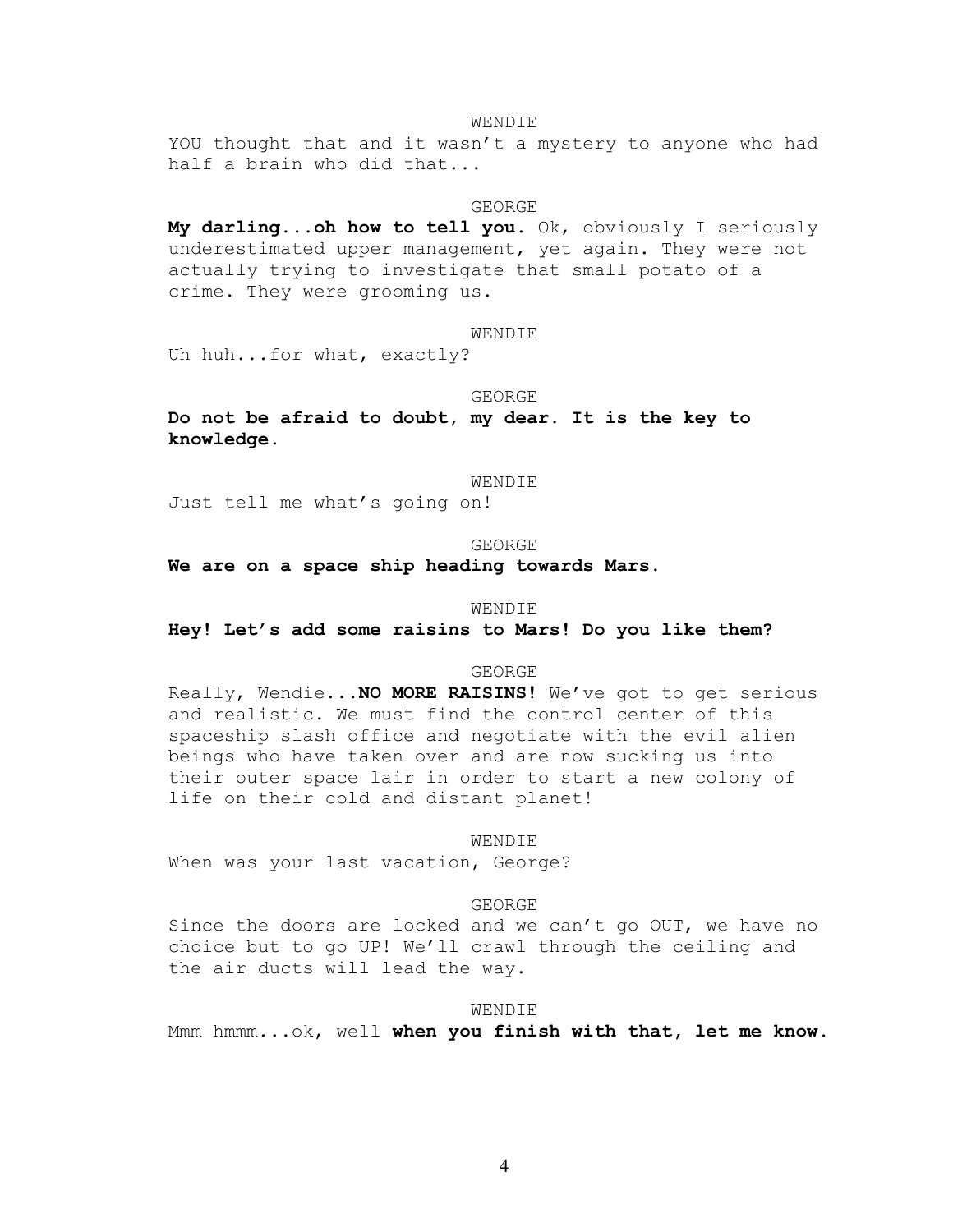(George stands on top of Barry's desk and crawls above the ceiling tile and then falls out from the ceiling back into his own cube)

## WENDIE

**I knew this was going to happen.**

#### GEORGE

**Nobody is as brave as me...Ow!!! Oh, that's a raisin.**

## WENDIE

**They're from my garden – What can I say?** I think there's something weird in my water or soil or something? **Organic doesn't necessarily mean it tastes good.** Or isn't pointy and hard. But I think they're extra high in fiber...(?)

GEORGE

(picking the raisin out of his foot & tossing it)

**Bless his pointed little head.**

(Clarence walks in)

## CLARENCE

**My raisins are rainbow.**

WENDIE

**Look! It's Clarence!**

CLARENCE (looks up from where George just fell)

**I do not desire the above part.** You know George, **Pain is just weakness leaving the body.**

## TERRENCE

And don't forget the T-Man Terrence, baby (disco dances in). Your good luck has arrived. You're welcome.

## GEORGE

Have you found it yet?

## WENDIE

(explaining to Clarence and Terrence)

We're looking for the bridge of this spaceship.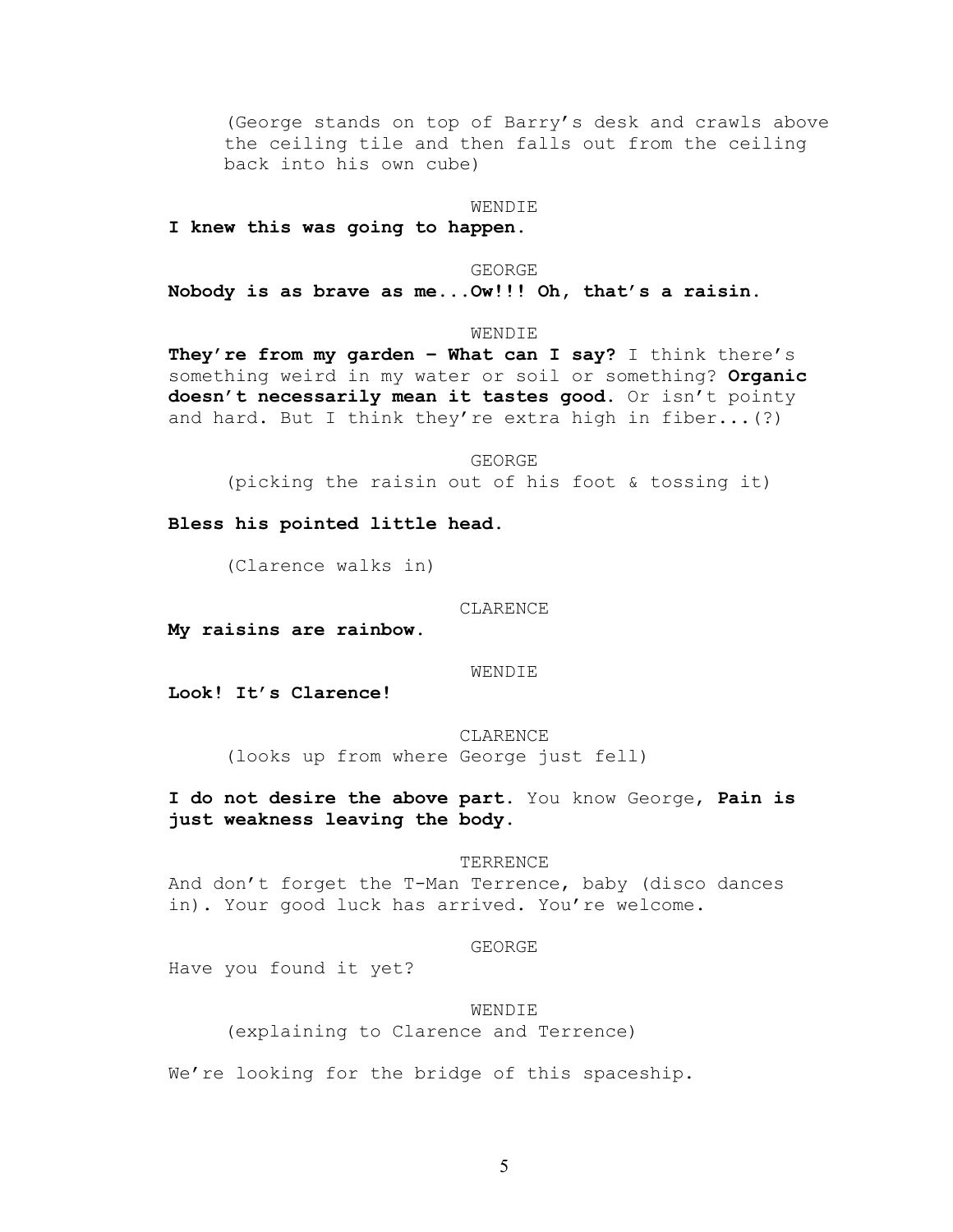## Ohhhhh...**How in the world did you decide THAT?**

(Wendie nods towards George, rolling her eyes)

### CLARENCE

Ok uh, I guess if there were a bridge around here, it would probably be in the Ladies' room. I've always suspected that's where all the big decisions got made, anyway.

## TERRENCE

Let's go – My tramp stamp don't say "**Merhaba**" for nothin'!

**CLARENCE** 

# **Hello! In Turkish!**

(Clarence, Terrence, Wendie and George are walking to the bathroom)

## WENDIE

**You know, if you get a grape tattoo, when you get older it is going to look like a raisin.**

### GEORGE

(talking to the others as they walk into the bathroom)

**I suppose you think this is something to laugh about?**

(**sound of screaming –** from bathroom stall)

EZRA

EMERGENCY! I'm out of toilet paper! Can someone please hand me a roll?

WENDIE

(hands roll under stall)

EZ is that you? Um, there are *guys* out here...

## EZRA

Wendie! No worries. Don't mind me. Have a seat and take a load off. Ha ha! Hey, do you have cell phone coverage cuz I was just talking and my phone went dead like out of the blue. It was so rude! (Ezra starts singing "**Hey I just met you and this is crazy but here's my number so call me maybe").**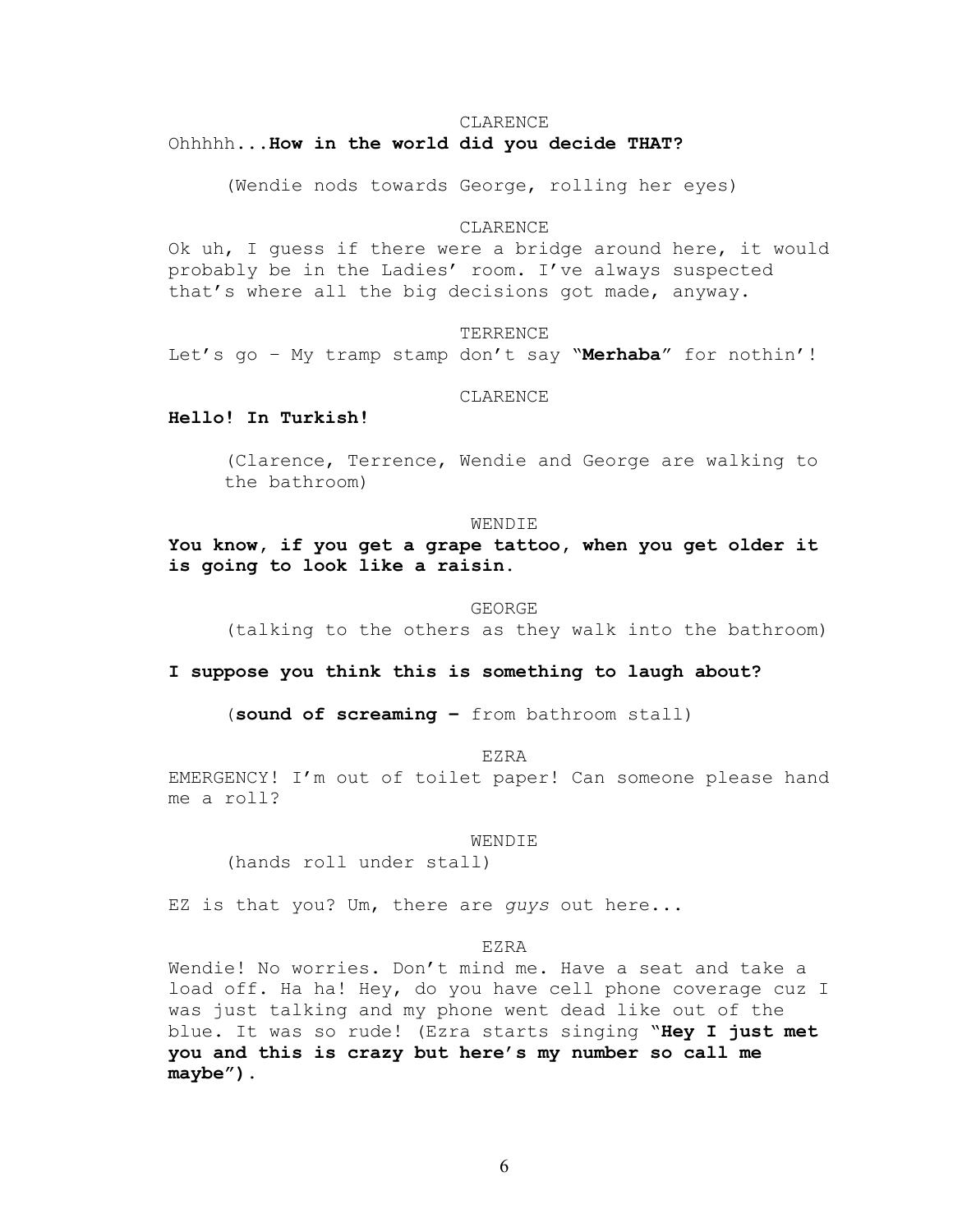WENDIE

Still here.

## EZRA

# **Can I do this here, please?**

(flushing sound. Ezra picks up air freshener and sprays it in the direction of the toilet stall she just came out of).

## WENDIE

**A woman who knows no shame – we know her as Ezra**.

### GEORGE

**Do you have to slam the door so hard?**

### EZRA

Sorry – Everything's *off* today. I don't remember how I got in here, just that I was dizzy and saw the toilet and **at that point, it just made more sense to sit on it** than anything else. Then after a minute, I thought "Maybe I'm hiding from something...or someone?" so then I was really quiet. I figured "**I'm hiding so I'd better not light a fire**".

### CLARENCE.

A match wouldn't have hurt...

### EZRA

(frowns)

So, you guys are *really* in trouble...!! I can't believe you started the office party without me! I thought it wasn't until next week. What's the theme? There were alarms and lights flashing? Is it disco? **Can you believe I overslept today of all days!**

WENDIE Spaceship heading towards Mars. **Are you happy?**

## EZRA

**Shut the front door! Oh, I forgot my space outfit!** You know, they say on Mars, **it's not the heat, it's the humility**. Or maybe it was the heredity? Oh, who really knows. Hey, can we do "Disco-Mars"?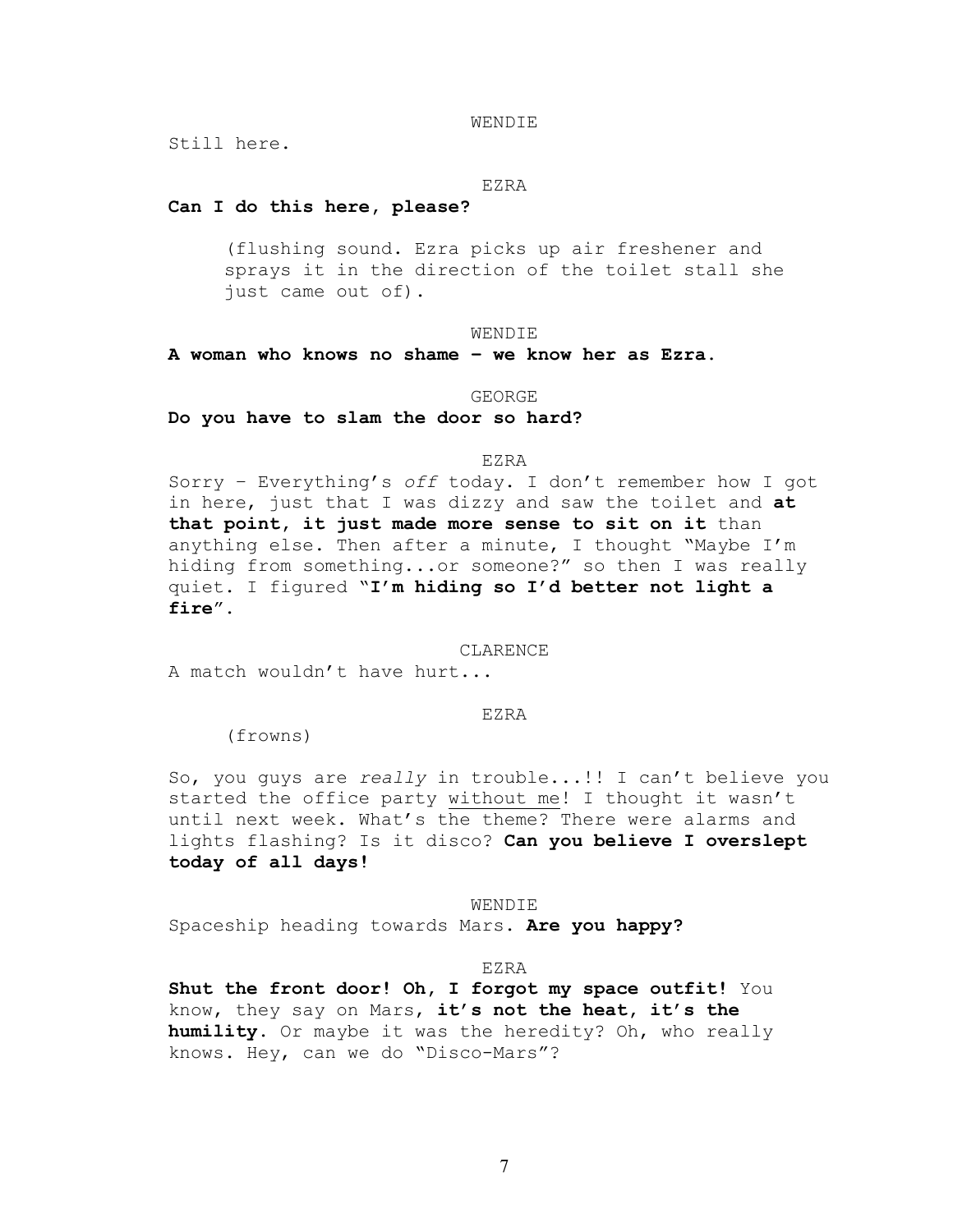### GEORGE

**When are you going to get serious?** We've got to figure out what we are going to do when we land. There could be hostile inhabitants. They could WANT things from us.

#### EZRA

**Nooooooo !** That's it. It's not the heat, it's the hostility. I'm sure of it. (walks over to window) Wow, **Look at that line over there.**

## CLARENCE

Hey, I think I see Pete.

## TERRENCE

**Who's Pete?**

## CLARENCE

You know Pete! That security guard who's always tellin' those jokes? You know, when we saw him out and you said "hey, **I like your shirt**" cuz it had that freaky Hamlet design and he goes "**Thanks, I got it off a dead guy**"...ha ha - Remember?

### TERRENCE

Oh ya – that dude was so crazy, man. Hey, you know what we need right now? **We need a Weiner Dog.**

(Everyone looks at Terrence for explanation.)

## TERRENCE

Well, Pete has this cute little well, technically, he's a monkey but his *name* is Weiner Dog, although when he showed me Weiner Dog's picture, he said "**This is Cody Bear. He's my K-9 son**". So, **There's no dogs** allowed in his apartment but the lease doesn't say anything about monkeys and that is exactly what we need right now. A monkey!

## CLARENCE

Ya, I remember. And you were asking him "**Where did you get that monkey**" but the music was so loud he thought you said "where did you eat fat Monday" and he was like "**monkey eat bananas**" and you were like "**I like eating bananas, too**" and **that was when it happened**.

## **WENDIE**

What? What happened?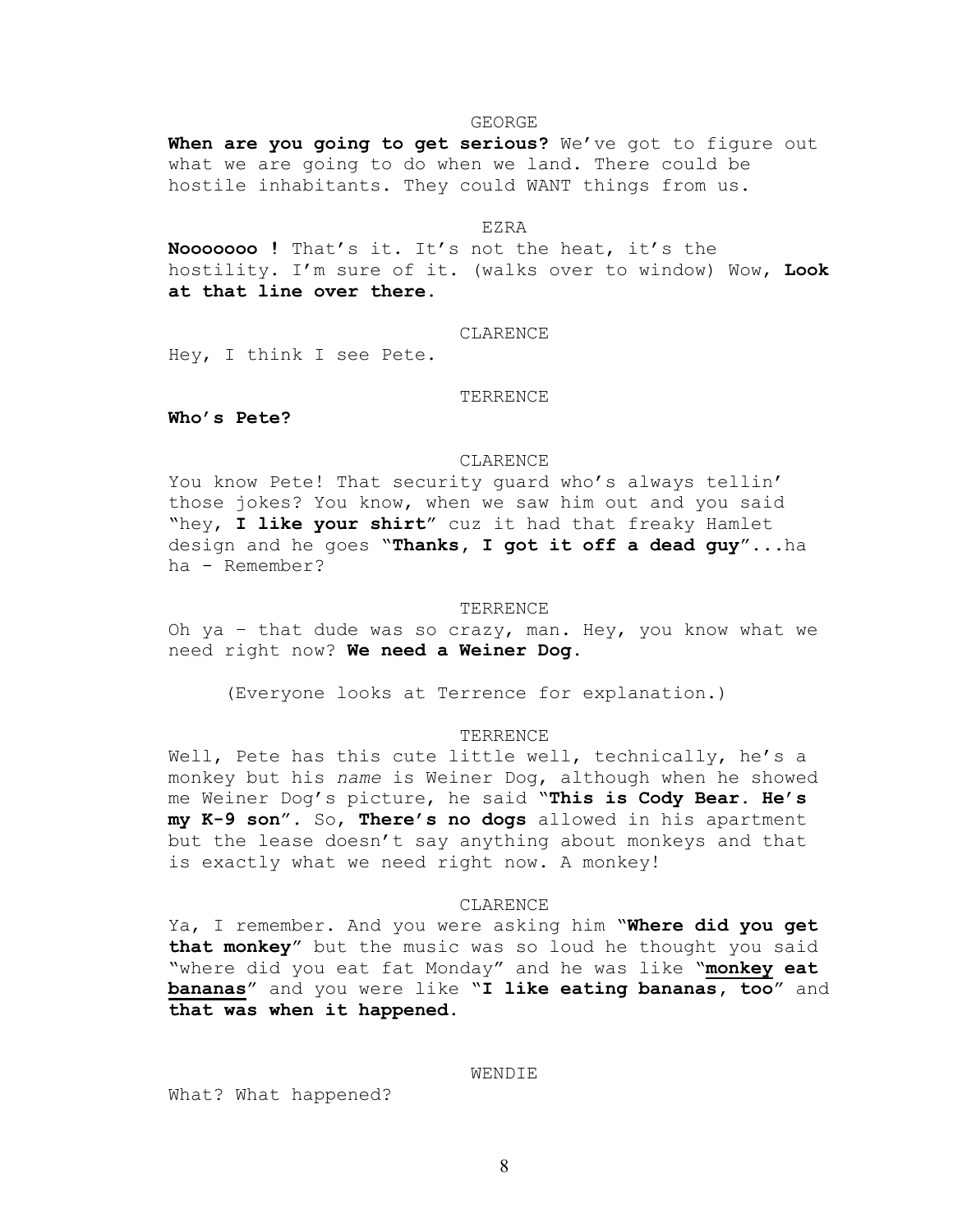We discovered low-fat banana pina colada smoothies. It's only the best drink EVER.

## TERRENCE

**Yes! Yes! Yes!** That's the dude. We need to catch his attention and get him to send Weiner Dog to climb up and unlock the doors and rescue us.

## CLARENCE

Don't forget to tell him to bring more smoothies.

(Terrence nods)

### EZRA

**Ok, let me get this straight. I really need to know I'm right**. At least, about 1 thing. What is the Martian style this year? Hair up? or down?

WENDIE

**You make it harder than it is**. My vote is "up".

EZRA

**(spinning in circles)**

**I'm right, I'm right, I'm right**

CLARENCE

(Has been playing on his cell phone and finishes his video game)

**And that is how you spear a fish the RIGHT way!**

## TERRENCE

**Remember, MOM is always right!**

### CLARENCE

**Mother Superior doesn't know I'm a transvestite.**

## TERRENCE

What?! I thought you didn't become a transvestite at this company until after a year! It's only been a few months.

## WENDIE

Vested. You guys are talking about being vested.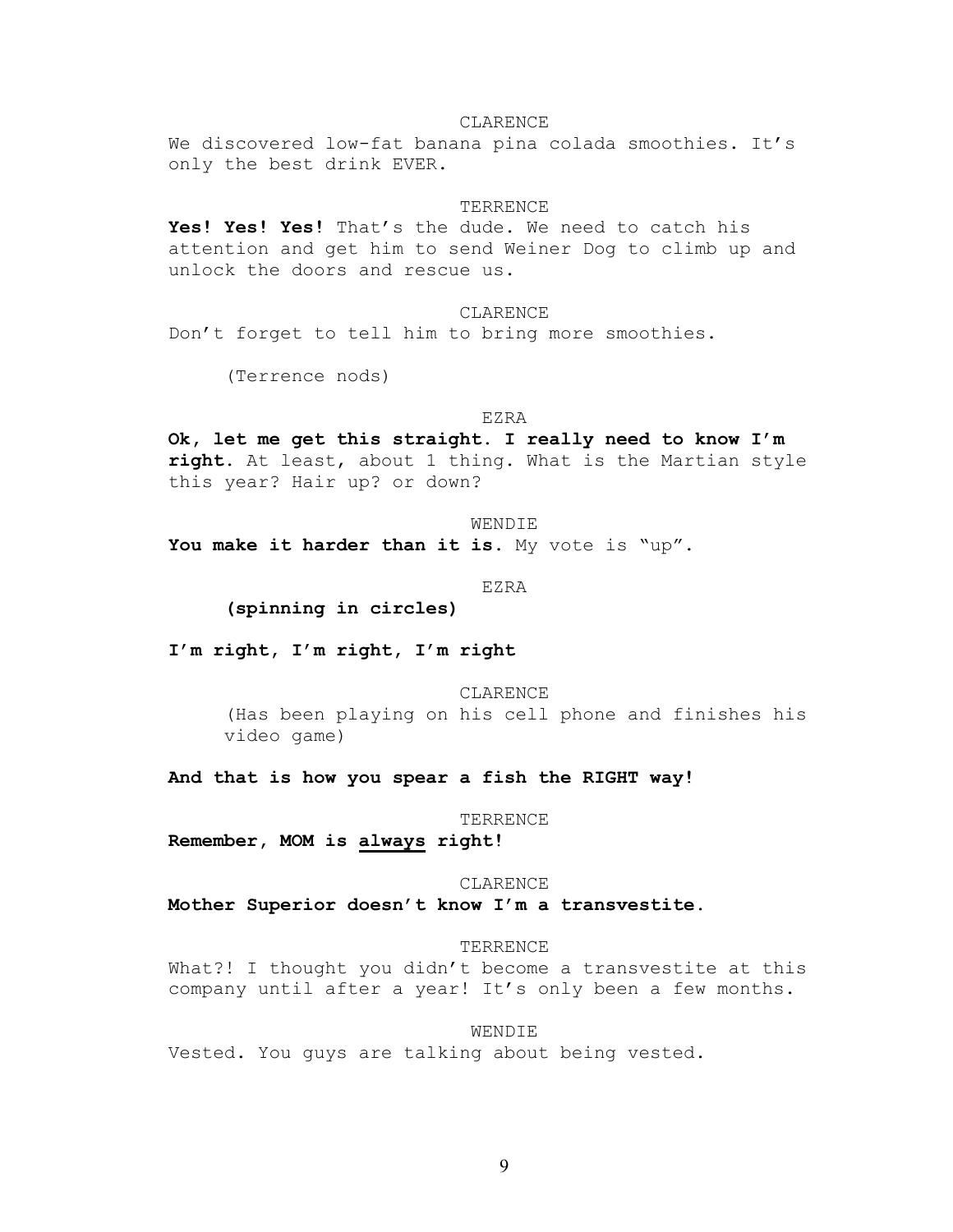GEORGE

Is anyone else but me going to focus? We've got to focus people. Now, once we land, we'll need a vehicle. I'm sure "**it is walking distance**" is not a saying they use on Mars.

EZRA

## **They always say that six wheels are better than four.**

## GEORGE

Well, **that's easy**. We'll just (clears throat) find 2 tricycles and attach them. My wife always tells me how great I am with tools.

#### WENDIE

No, she says you *are* a tool, George.

GEORGE

Hey, she **thinks I'm ambitious!** (coughs some more)

## CLARENCE

If we're going to be riding around some planet together, **we will need to drop off George before we catch something. Are you feeling better today?** You seem worse.

#### GEORGE

**No, really, it's fine**. I'm not sick. It's just a tickle. **You people make me wonder what stars feel like if I jump out.**

## TERRENCE

**Eagles may fly, but weasels don't get sucked into jet engines**...just a thought. So, EZ, you want music? I've got my tunes handy. Still fitty-cent charged up and ready to go...

## EZRA

Hit it, T-Man.

#### TERRENCE

**Everybody just dance – take a chance – Move your body to the dance floor.**

(Ezra and Terrence are dancing. George is trying to grab the iphone away from them.)

#### **TERRENCE**

**Faster, Faster – Full speed ahead. Watch out!**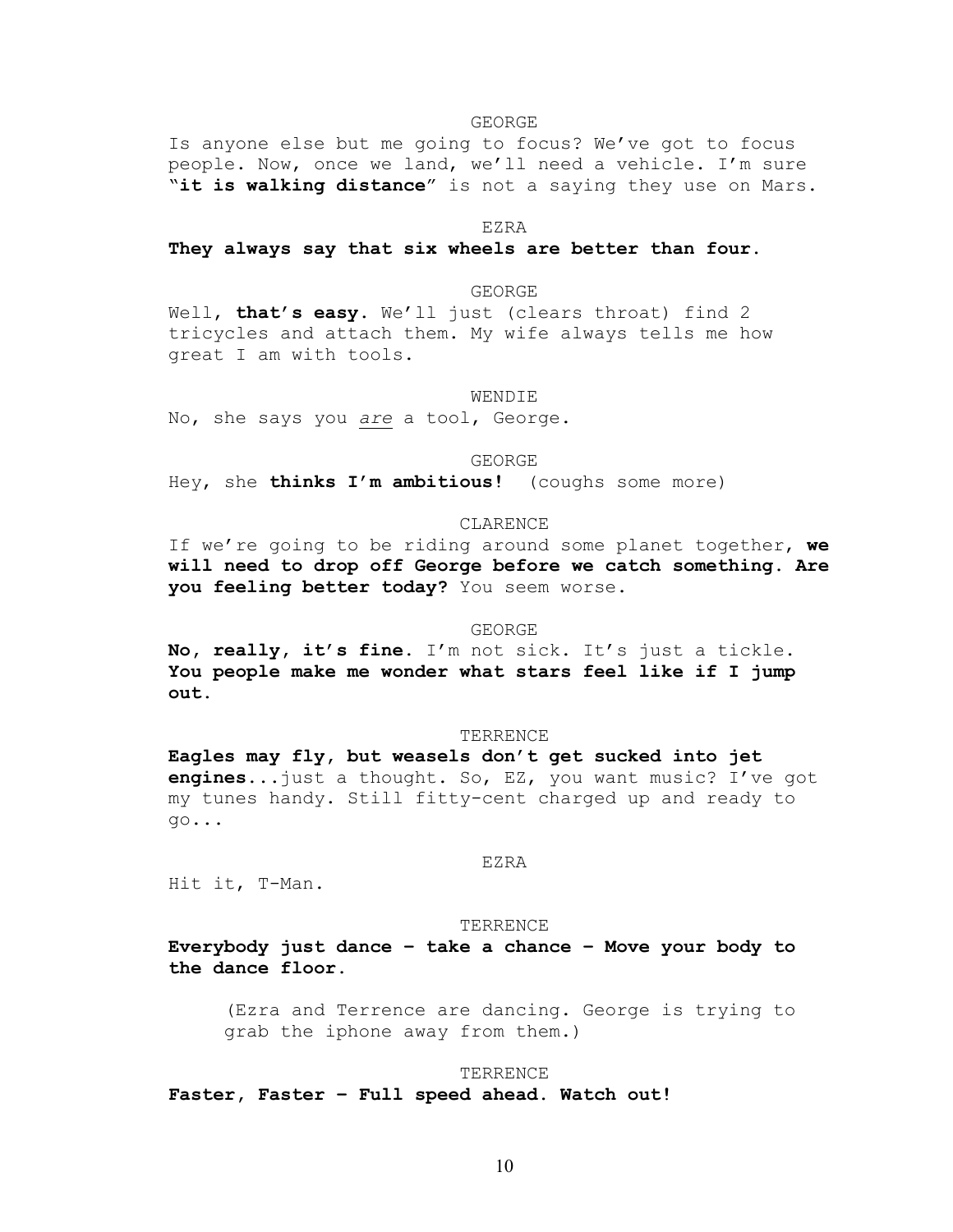EZRA

**Oh George, STOP!**

(George gives up and sits down)

WENDIE

(dancing with Terrence and Ezra)

**I can't wait to introduce raisins to all the Martians**. I think my raisins will really be popular. I'm sure they'll be like "**None of this food has raisins in it! None! Why have "just add water" food but NO raisins**!" Those poor people. I mean, Martians.

## EZRA

**I don't need Raisins or Fudge –** although Barry does make a mean rocky road**...hmmm, I'll make a new treat from Mars rocks** and call it **"**Rocky *Mars* Road"!

## CLARENCE

I'll pass.

### WENDIE

**Mars Rocks?** What we need to do is **get some** iced **Latte**s **and sit down!** Phew (fanning herself) I say **let's turn Mars into an ice rink**!

### TERRENCE

(Turns music off)

Have I told **you ladies** that you **look beautiful today**?

## CLARENCE

ah Ha! **I caught you in the act!**

### TERRENCE

**But that's not what I meant. I been behaving myself! Now THAT's a LINE!**

## CLARENCE

**Ya right!**

## WENDIE

**And now we have...THIS...!**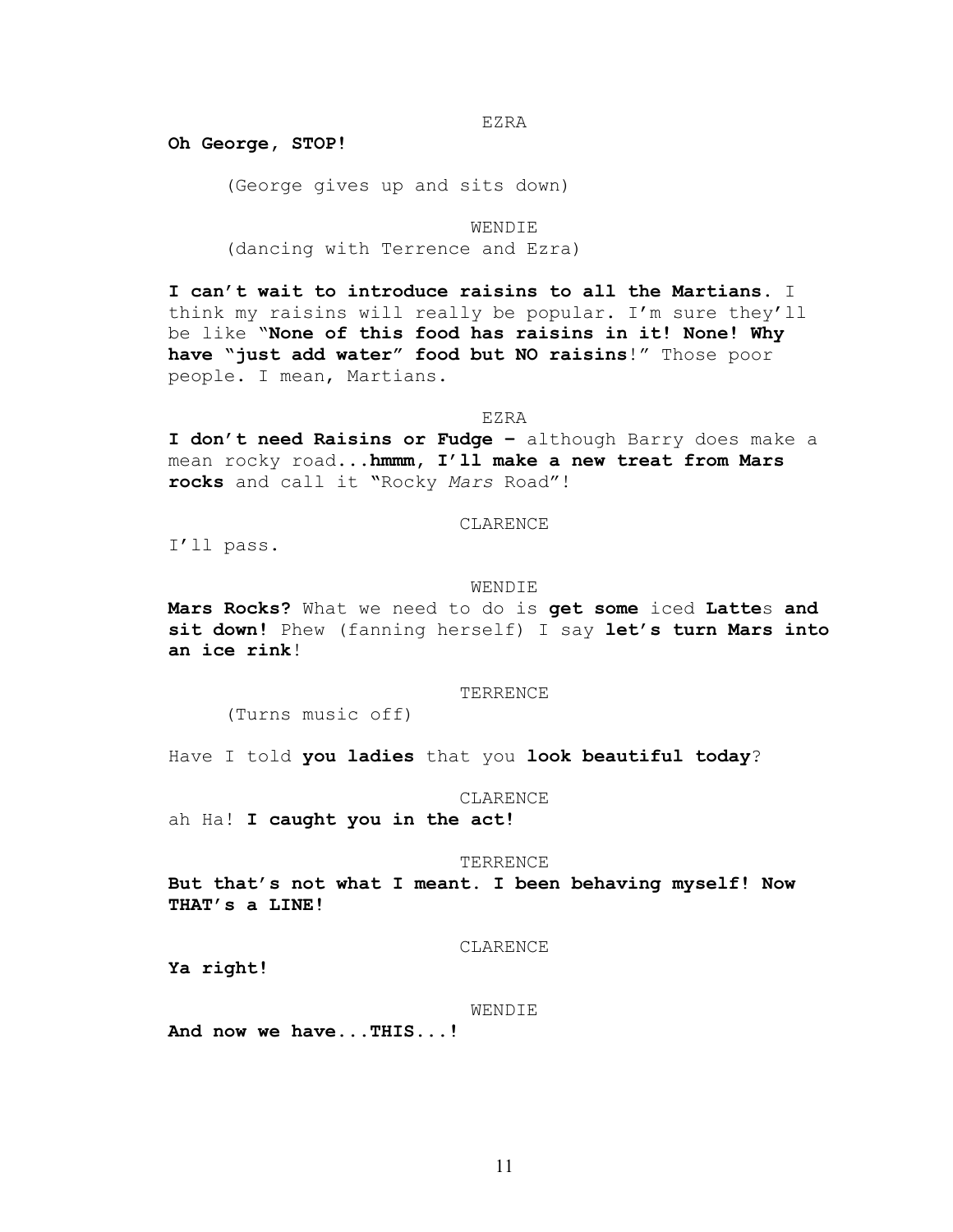(to Terrence)

**That is a really ugly sweater.**

TERRENCE You should know – it is YOURS.

> WENDIE (starts fanning herself again)

Oh, **what a balmy day.**

### CLARENCE

**AAAH, don't knnow nutthhhhhin 'bout it.**

EZRA

I have two little brothers. They used to fight all the time. To calm them, I'd tell them the story of **Supah Fly**. Want to hear it?

# CLARENCE

**What do I look like?**

**TERRENCE** 

A Supah Fly fan?

CLARENCE

You see this (fingers in pinch position)- **this is Ichabod. He's my pet spider.** And he's going to bite you and make you dance like Grandma Gilly. (pinches Terrence) Oh wait a minute. Nevermind. You already do.

TERRENCE

You see **this, this is Bongo. He's my pet**.

(Terrence bops Clarence on the head)

# CLARENCE

**May I borrow that when you're done?**

(bops Terrence back)

They tussle for a moment but then laugh and stop fighting.

(KNOCK)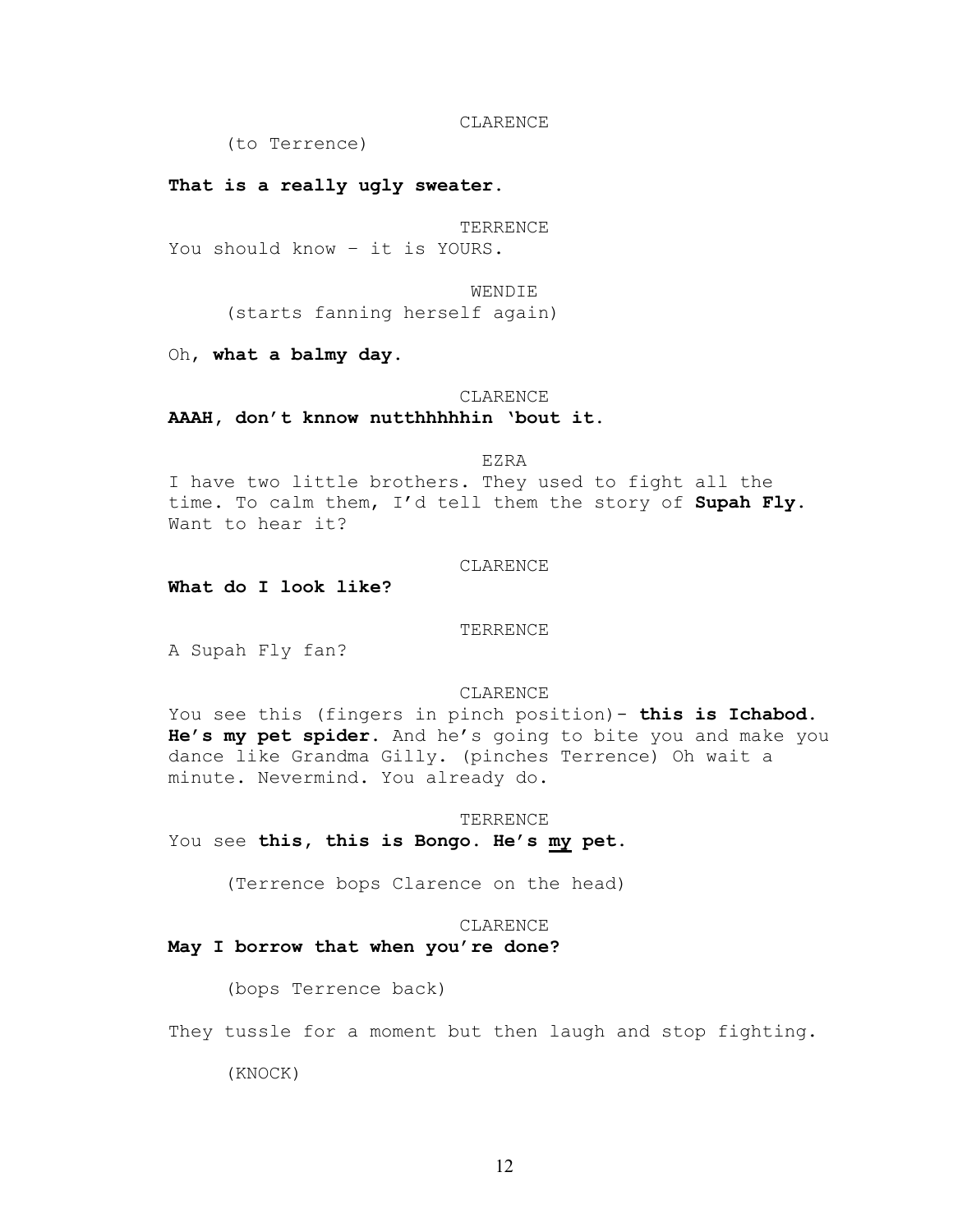## VOICE OF RESCUE WORKER

IS THERE ANYONE IN THERE?

**WENDIE** 

The wall wants to know if we are in here. Are we?

GEORGE

Tell the wall "yes" and **Thanks for asking.**

VOICE OF RESCUE WORKER Stay calm. We'll get you out soon. STAY CALM.

EZRA

**When? This is alarming.** There's nothing scarier than being told to stay calm!!

CLARENCE

**We are almost dying and you are laughing.**

GEORGE

(looking out the window)

**Wow – Look at that planet!**

WENDIE

Where are we?

GEORGE

**I don't know** but **being lost is really about perspective.**  And to my way of thinking, we are creating our own planet from scratch. A clean slate. What an opportunity.

### CLARENCE

**I'm not creative. But I've played a creative person on stage** before**.**

### TERRENCE

**Ain't nobody got time for that.** (drinks something from a flask) **Medicine left in the container won't help you heal,**  ya know!

EZRA

I feel so dizzy. Have we landed yet? **Like really, I'm Sofia.**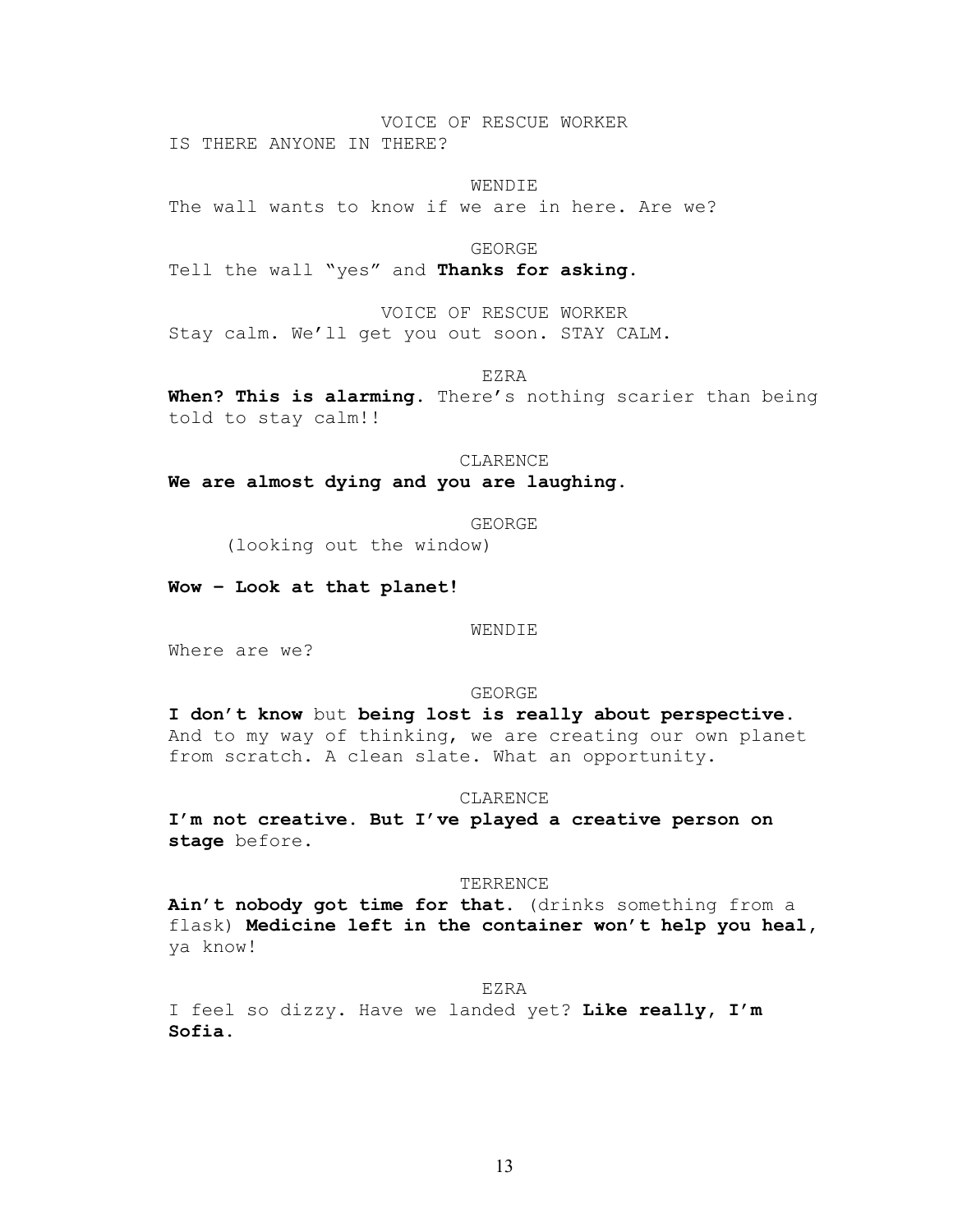Grab your shoes, Sofia. We've got to get ready for the big tournament. **But I don't know where I left my bowling ball**.

## **TERRENCE**

## **Say brotha! Go check underneath the chalkboard!**

(Points at nothing)

GEORGE Increase the oxygen output, Santa! I mean, Captain! **NOW!**

## TERRENCE

(weakly)

**Ho ho ho**

EZRA

Ya?

(SOUND OF DOOR BREAKING DOWN. Masked Rescue Worker enters)

RESCUE WORKER #1 (into walkie talkie)

Five of them. **I can't do this** alone. Ok thanks - Roger that.

(Rescue worker picks up George and Ezra in both arms)

## GEORGE

I'm George. You COULD spell Roger with the letters in my name, but well, you'd need 2 R's, technically speaking. But if you Promise to put in a good word with Santa and the Martians, you can call me Roger. This is Sofia. We call her Ezra, though.

# RESCUE WORKER #1

## **Which is why we need help.**

(Rescue worker #2 comes in and helps Terrence and Wendie stand. Clarence gets up and holds onto Terrence. They all start walking out)